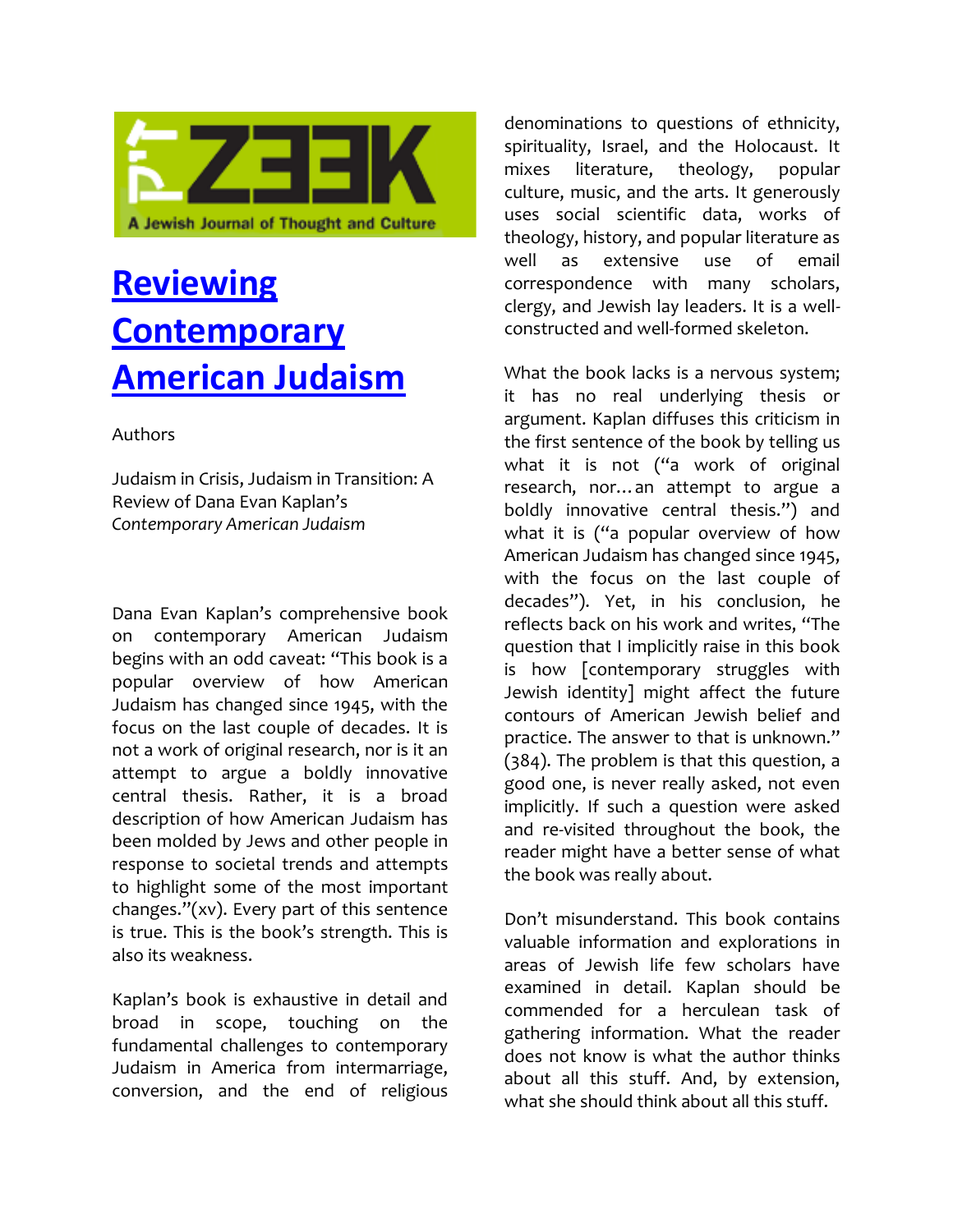#### *Crisis or Renaissance?*

Implied in this book is that contemporary American Judaism is either in a state of extreme crisis or undergoing a creative renaissance. In fact both are true, the latter being largely impossible without the former. Kaplan aptly shows that the very foundations of Jewish identity that have existed for centuries are crumbling in America: ethnicity, religious cohesiveness, community, controlled exogamy, reflexive attachment to Israel, the memory of the Holocaust, etc. In short, what is implied is that American Judaism is in a free-fall. And it is. But there is something quite interesting that is happening in this freefall. Detached from old models of Jewish identity largely constructed on the foundation of anti-Semitism (real or imagined) and marginalization, American Jews are in the process of what I would call creative and untraditional dissassimilation.

No longer needing old models of identity, they are reaching back to the past without the heteronomy of the past. They are creating new Judaisms in an environment without fear, either externally generated (anti-Semitism) or internally motivated (fear of anti-Semitism). One of the fundamental conditions of this crisis/renaissance is the success of American Jewry's "Americanization" coupled with the significant diminishing of anti-Semitism in late twentieth-century America as a determining factor of Jewish identity. In such a case, even when there is a return to tradition, it is a tradition already transformed.

The project of Americanization that began in the nineteenth century has largely run

its course. Jews and Judaism have become an integral part of the American mainstream. This is true in high culture, i.e. fashion and the arts (Ralph Lauren, Calvin Klein, Isaac Mizrahi, George Gershwin, Leonard Bernstein, Arthur Miller, Normal Mailer, Saul Bellow, Elie Wiesel, Phillip Roth, Woody Allen, Steven Speilberg), in popular culture (Barbara Streisand, Jackie Mason, Jerry Seinfeld, The Coen Brothers, Mattisyahu) in law and science (Albert Einstein and Louis Brandeis) and even in crime (Meyer Lansky, Julius and Ethel Rosenberg, Ivan Boesky, Michael Milken, Jack Abramoff and of course Bernard Madoff). Judaism has even been made popular by non-Jews such as Madonna and Roseanne Barr, the Hasidic hip-hop of Mattisyahu is now being produced by a major record label and the Klezmatics and John Zorn's Zaddik Records have an audience that extends far beyond American Jews. Jewish Studies in American universities are some of the most successful programs in the academy and figures such as Harold Bloom, Stephen Greenblatt, Ronald Dworkin, Michael Waltzer and Judith Butler have contributed to their respective fields as "out" Jews whose Jewish identity is an integral part of their scholarly work.

The pride many Jews take in these accomplishments should not veil the dangers they produce. Jews are no longer outsiders in America and, as such, the community as the primary structure that perpetuates Judaism is in deep crisis. Individuals who can achieve wealth and fame outside the Jewish community clearly don't need that community to succeed in secular life. Jack Wertheimer and Steven Cohen's essay "What Ever Happened to the Jewish People?"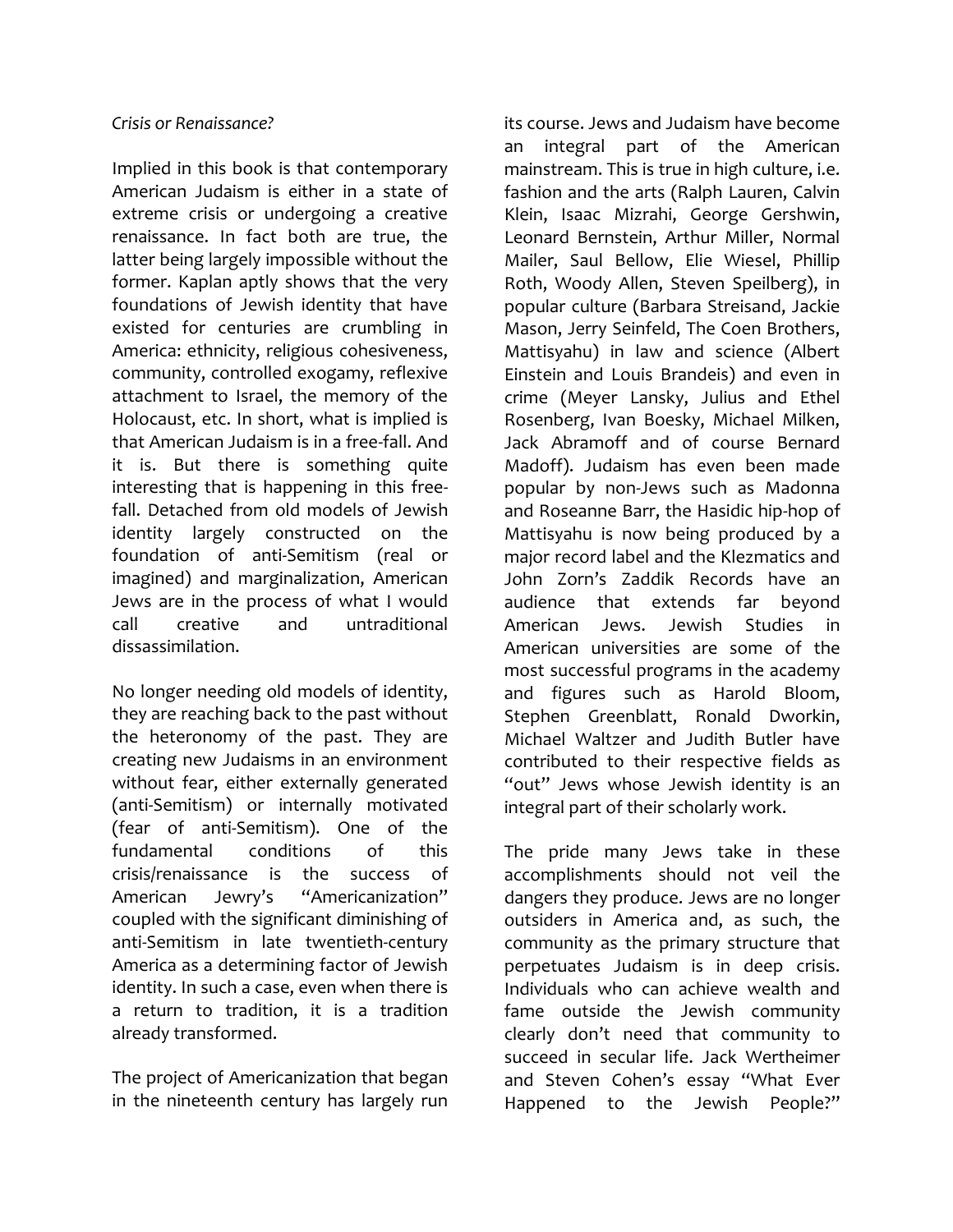(Commentary Magazine, June 2006) is an apt description of Jewish success in America, not Jewish failure. Many Jews want it both ways, to have secular success and a tight-knit inward-looking community. Sadly, this is not readily possible.

While Kaplan never addresses this irony in his book, many of the trends he describes support the idea that we are witnessing something quite distinctive: not the destruction of the Jewish people in America, but its deconstruction. American Judaism is not being destroyed from the outside nor eroded from the inside; it is being transformed as a result of its success. As it seems to fall aimlessly like the opening human shadow in "Mad Men," new sprouts have taken root.

### *Twenty-first Century Judaism*

We now find "inclusive Judaism" (synagogues that fully include non-Jews into their worship) "Big Tent Judaism" and "panculturalism Judaism." A virtual community called Half-Jews.net that services children born of inter-marriage who want to identify as Jews but also identify with the ethnicity of their non-Jewish parent. Kerry Olitsky's Jewish Outreach Institute caters to non-Jewish women married to Jewish men (who choose not the convert) who want to bring their children up as Jews and Edmund Case's InterfaithFamily.com is a support group for inter-married couples and their families. Even the notoriously "conservative" Conservative Movement recently published A Place in the Tent: Intermarriage and Conservative Judaism (2004) a guide- book for rabbis about how

to integrate the non-Jew into the Jewish community and synagogue life.

Even among Jews born and married Jewishly, there is an increasing interest in reaching out beyond the Jewish community, spiritually and secularly. There are now spiritual communities of Ju-Boos, Hin-Jews, new Jewish Sufis, and psycho-Semitic souls. The social justice world has seen teh rise of urban kibbutzim led by expat Israelis in American cities devoted to poverty relief not directed specifically to Jews. Jewish social justice organizations like the Progressive Jewish Alliance, JCUA, Jewish FundS for Justice, and AJWS all focus much of their economic justice work outside the Jewish community.

Many of these movements, groups, and communities mentioned above appear in Kaplan's Contemporary American Judaism. And many more not mentioned appear there as well. My complaint is simply that Kaplan doesn't tell us what he thinks is going on here. Is this the beginning of some new construction of community, a new frame of post-ethnic identity, a new form of Judaism that services not only "Jews" but anyone in American who feels moved by Jewish texts and practices?

For example, how would Rabbi Shulweis' controversial call for Jews to proselytize "unchurched" Christians (would this now also include "unmosqued" Muslims?) fit into this new paradigm? Kaplan's admission at the end of his book, "I don't know," is surely true for any study of a contemporary phenomenon, but insufficient after almost four hundred pages of details of the American Jewish "free-fall." In the end, there must be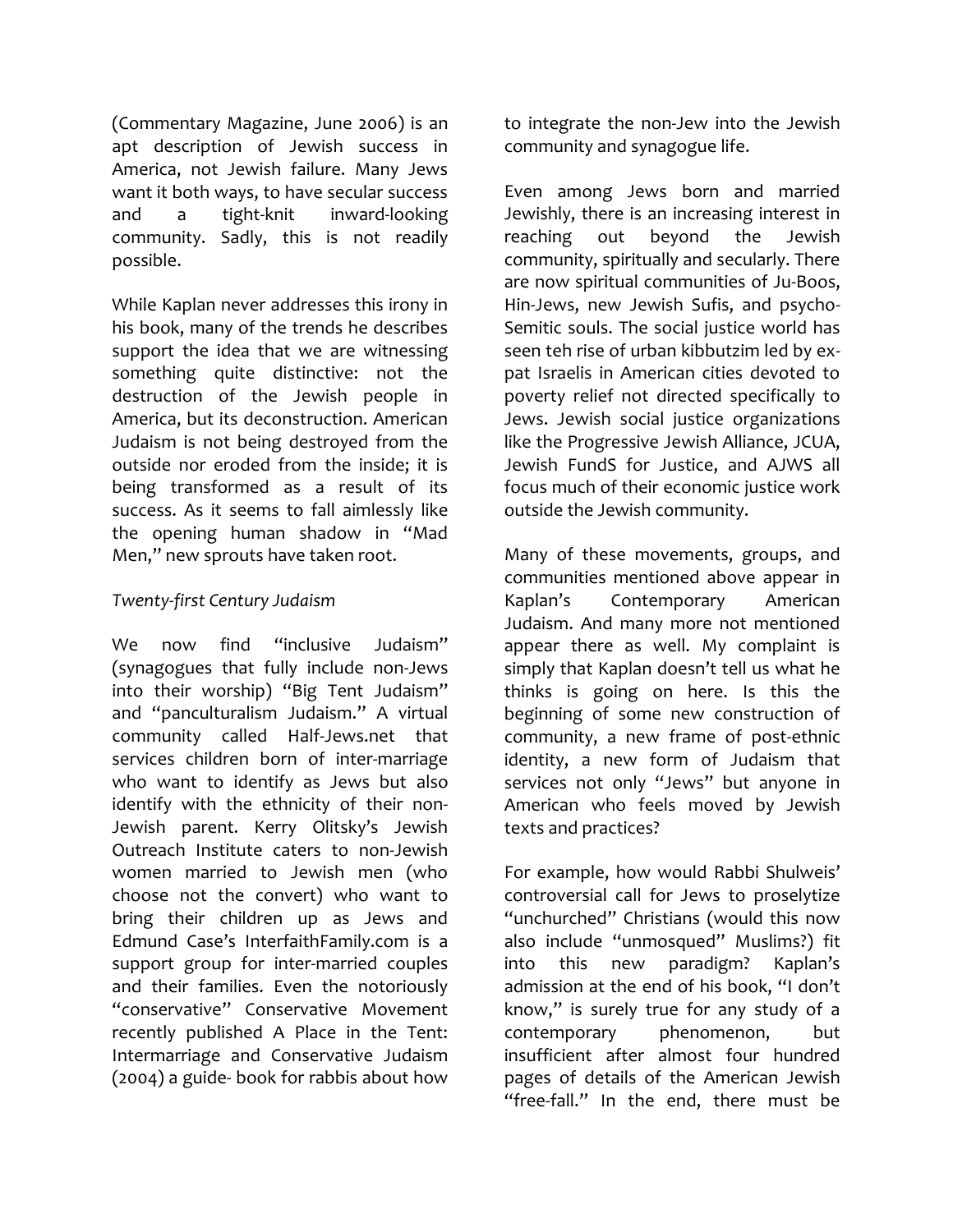something between "I don't know" and "I have nothing to say."

One other lacuna in this book is that this complex web of radical changes in American Judaism is not situated in the events of the larger society that made them possible. While some events enter into Kaplan's analysis, one could come away thinking that these changes are largely self-generated. Diasporic Judaism is almost always reactive, absorbing societal changes and refracting them through its own literary tradition and ideational world. It is true that American Judaism may be somewhat different because, through successful assimilation, Jews have contributed handily to these larger societal changes and thus Judaism, largely in secular forms, is a more integral part of American society than other societies in which it lived. But more attention to the larger context of American Judaism's crisis/renaissance would have been helpful. An excellent example of this can be found in Jonathan Freedman's Klezmer America: Jewishness, Ethnicity, Modernity (Columbia University Press, 2009).

## *Looming Challenges*

American Judaism will face significant challenges in this century. Zionism and the Holocaust, the two pillars of Jewish identity in the twentieth century, will likely no longer be so in this century. In the next thirty years, perhaps even before, the last Holocaust survivor will die. A child born today may never know a Holocaust survivor when she reaches adulthood. The Holocaust will move from being memory to history, as is the case with all events, and this will likely change the role it plays

in Jewish identity. Zionism has become a much more complex idea for a generation who only know Israel as an occupying power. Moreover, globalization is quickly changing Israel as well, making it less a well-spring for Jewish identity for Americans than it was in the heady years of the 1950's and 1960's. The challenges of ethnicity loom large in American Jewry. We are experiencing the end of a multiculturalism which has been "good for the Jews" and the beginning of a postethnic world where ethnicities are no longer the primary anchors of identity. As a result of sustained exogamy, a majority of Americans are either multiethnic or have immediate family members who are. Barak Obama is not only the first African-American president; he is the first multiethnic president. This is the case for American Jews as well whose intermarriage rates are more or less equivalent to many other ethnic minorities. Conventional notions of peoplehood will be significantly challenged as intermarried families and their multi-ethnic progeny continue to take part in the Jewish community.

As important, American Jews in this century will need to construct their identity without the "aid" of anti-Semitism. By this I mean that while anti-Semitism has not disappeared in America, it is thankfully no longer strong enough to function as a solidifying force to keep Jews together or to keep Jews attached to some form of Jewish identity. This is a mixed blessing. In an essay some years ago entitled "Galut," Arthur Hertzberg argued that the lack of anti-Semitism is, in fact, more dangerous to Jews than the (controlled) existence of anti-Semitism. The former requires Jews to creatively